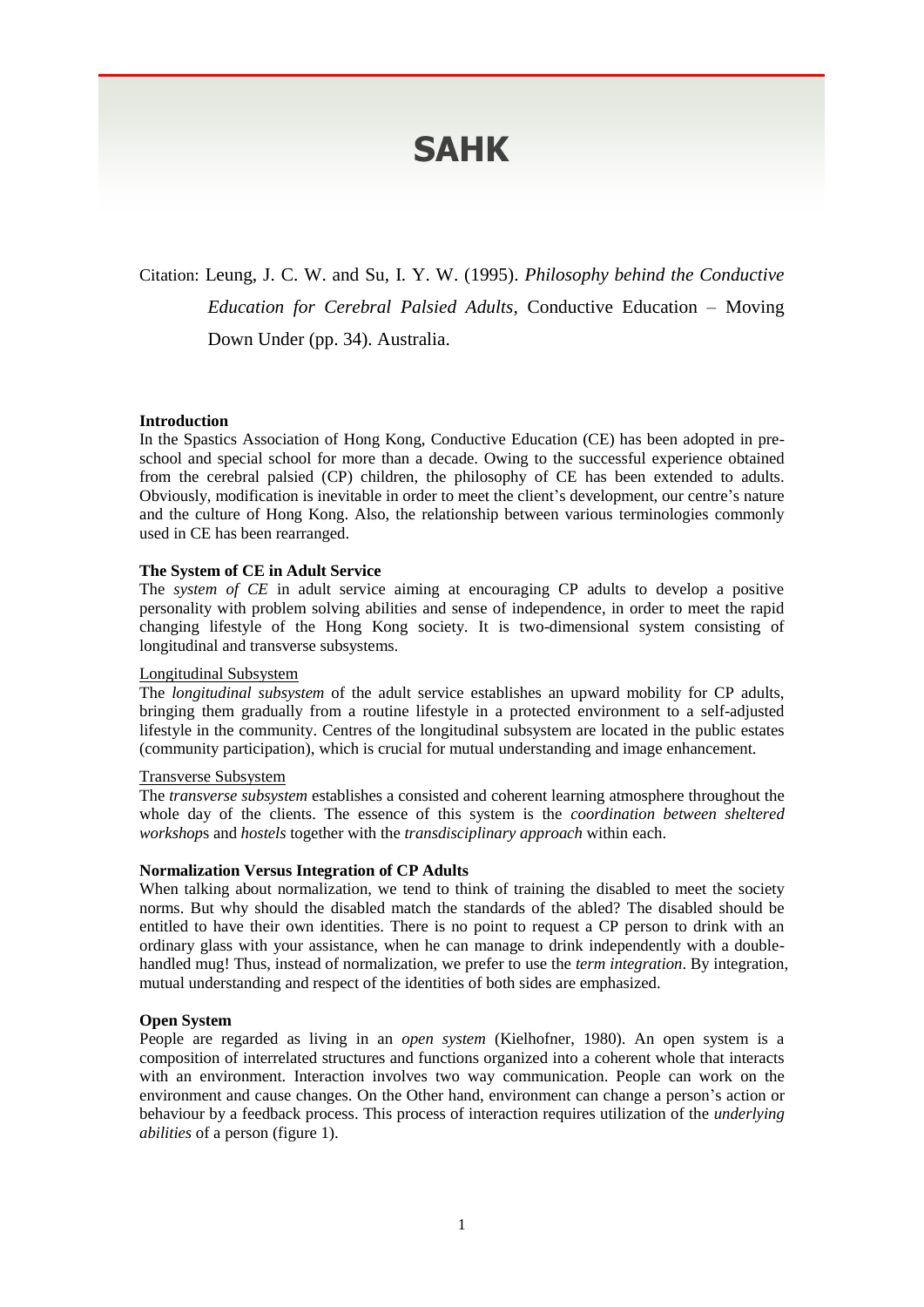

Figure 1. Mechanism of Interaction between human and his environment.

# **Underlying Abilities**

The coverage of the underlying abilities here has a broader sense than its usual meaning. In our philosophy, *motivation*, *generalization* and *skills* are the underlying abilities which enable a person to satisfy his own needs by adapting himself to the demands from the environment. A twolevel hierarchy exists among these abilities (figure 2). Motivation belongs to the higher level which governs the operation of the whole mechanism. The lower level consist of generalization and skills. To facilitate learning, *consistency* between skills and generalization is highly emphasized.



Figure 2. Hierarchy of the underlying abilities.

# Motivation

Learning without motivation is impossible, and therefore our programs are centred on motivation. Determinants of motivation includes *personal values*, *interests* and *needs*, of which need is the most important determinant.

Individuals look for the importance or worthiness from their personal values before engaging in any action. Choices or decisions made are highly dependent on one's personal values. Interest is a personal disposition to find pleasure in certain objects, events, or people (Kielhofner & Burke, 1980). Interests are most often determined by past successful experience.

Need is the foundation of human motivation (Pancsovay, 1975). Maslow (1970) proposed that human motivation is arranged in an ascending *hierarchy of needs*. From Maslow's hierarchy of needs, the lowest level is human basic needs. Training related to these needs, such as self-care training, should be very motivating. The second level is safety and functioning needs. A well planned and smoothly functioning *daily schedule* could induce a secure feeling which motivates a CP person to work for the day. Human are seeking recognition among their peers. Thus, *group* environment is definitely motivator.

The esteem needs become more prominent in adulthood. Sense of independence, confidence and capability are essential in satisfying the esteem needs. With the implementation of task analysis to a variety of work situation together with the provision of CE furniture and aids, most special school leavers are now able to find a suitable placement in sheltered workshop. Obviously, successful working experience is a strong motivator for CP adults.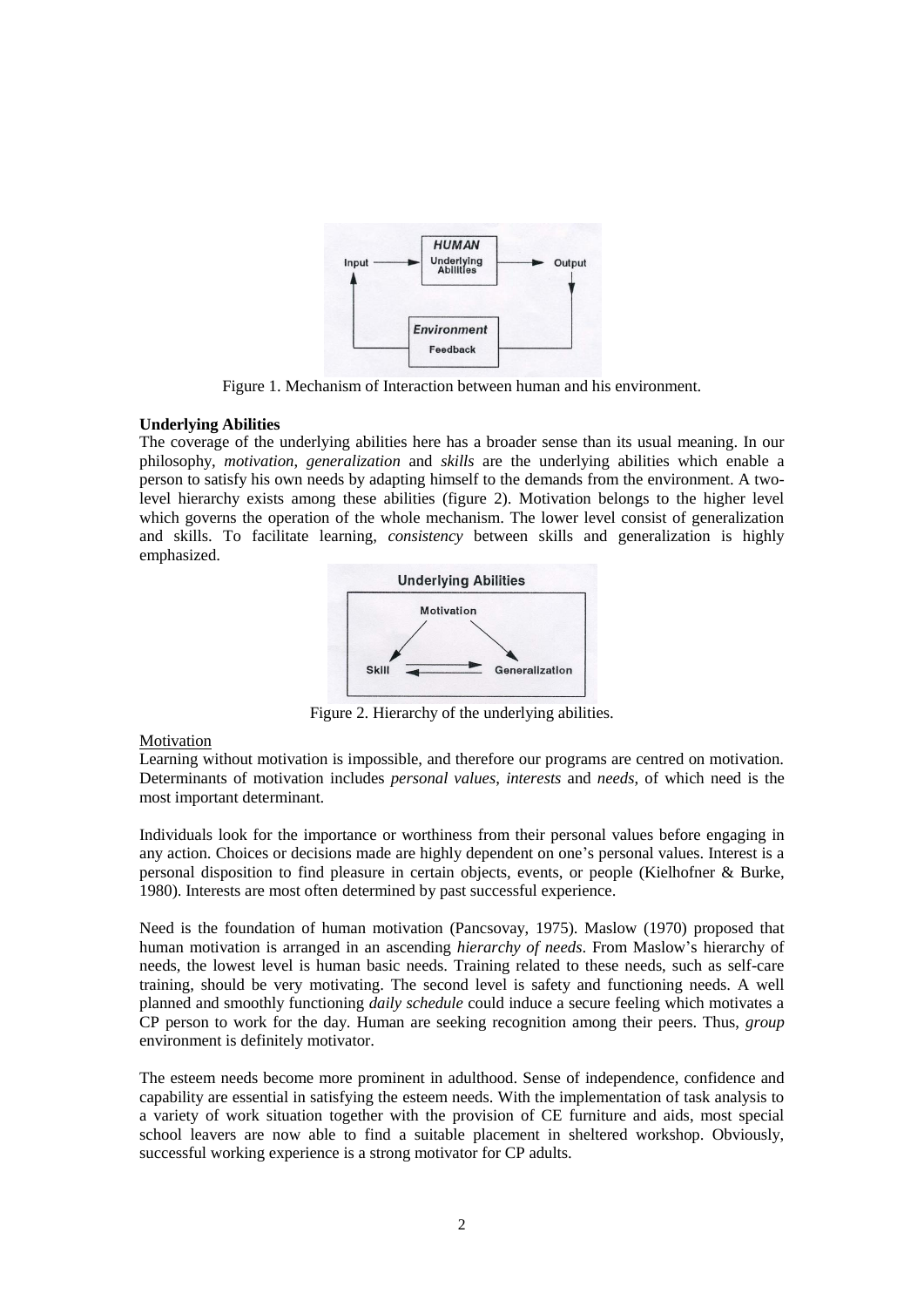The highest level is self-actualization. It enables a CP person to make his own decisions, to accept his limitations and a assume his responsibilities. In climbing up the hierarchy of needs, CP person experiences an upward movement of his motivation level leading to an *orthofunctional personality*. As program planners, we should be always aware of the hierarchy level reached by the clients together with their interests and personal values in designing training programs and determining the facilitation methods used.

## Generalization

CE emphasizes the systematic utilization of both training period and free time (Pancsovay, 1975), and therefore a well-planned daily schedule and a well-organized transverse subsystem is crucial for generalization.

When an individual repeats certain actions, they become automatic habits (Kielhofner & Burke, 1980). Habituation means that the actions reach a concrete stage and are performed in daily life in a consistent way. However, a rigid formation of habits may cause difficulty in adapting when the environment changes. The habits formed should adapt to different situations and agree with the cultural norms. Thus, it is important to teach the clients to do the right thing at the right time in the right place. For instance, a client receiving household skill training was requested to clean up his table after meal in both workshop and hostel. One day, after he finished his lunch in a restaurant, he still cleaned up the table as usual! It indicates that the client has failed to discriminate his roles in different situations and over-generalized the skills.

## Skill

The traditional approach for CP emphasizes the control of the positive symptoms such as spasticity, without much attention to the negative symptoms such as weakness, lack of coordination and inadequate control. In fact, it is the *negative symptoms* which contribute to the motor disabilities in CP (Emmanuel, 1985).

New knowledge in motor development and motor control is challenging many of the beliefs that have once been fundamental to our practise with CP. Increasing attention to motor learning, bioengineering and behavioural analysis, prompt us to refine our skill enhancement programs. Recent studies revealed that the inability to program movement in advance together with the impaired sensory and proprioceptive feedback are responsible for the negative symptoms of CP (Evarts, 1985; Eliasson, et al, 1991).

In addition, the restricted movement experience of CP hinders neural development leading to abnormal muscle growth with changes in biomechanical properties (Harrison, 1988). Wolpow (1985) indicated that active involvement is required for changes in segmental neural functioning which would not be produced by passive repetition. Thus, *goal orientated activities* which encourage the clients' *active participation* and working to maximize rewards are highly recommended. More important, *incentive and unambiguous feedback* should be provided so as to direct the clients' skill performed in the specified ways. Training content should emphasize functioning in task-specific activities. Alternatives to accomplish an activity should be provided and give the clients *freedom to make both correct choices and mistakes* and to learn from both. The activities chosen should be chronologically age-appropriate and of interest to CP adults according to their own personal values. The provision of *CE furniture and aids* provide freedom to move and function, giving the clients a chance for better motor learning. The design of these furniture and aids are based on the principles of bioengineering. Lastly, but most important, is the use of *basic motor patterns* which limit the degrees of freedom of body parts together with the use of *rhythmical intention* which calls for the cognitive input during acquisition of motor control. These form the backbone of our skills enhancement training.